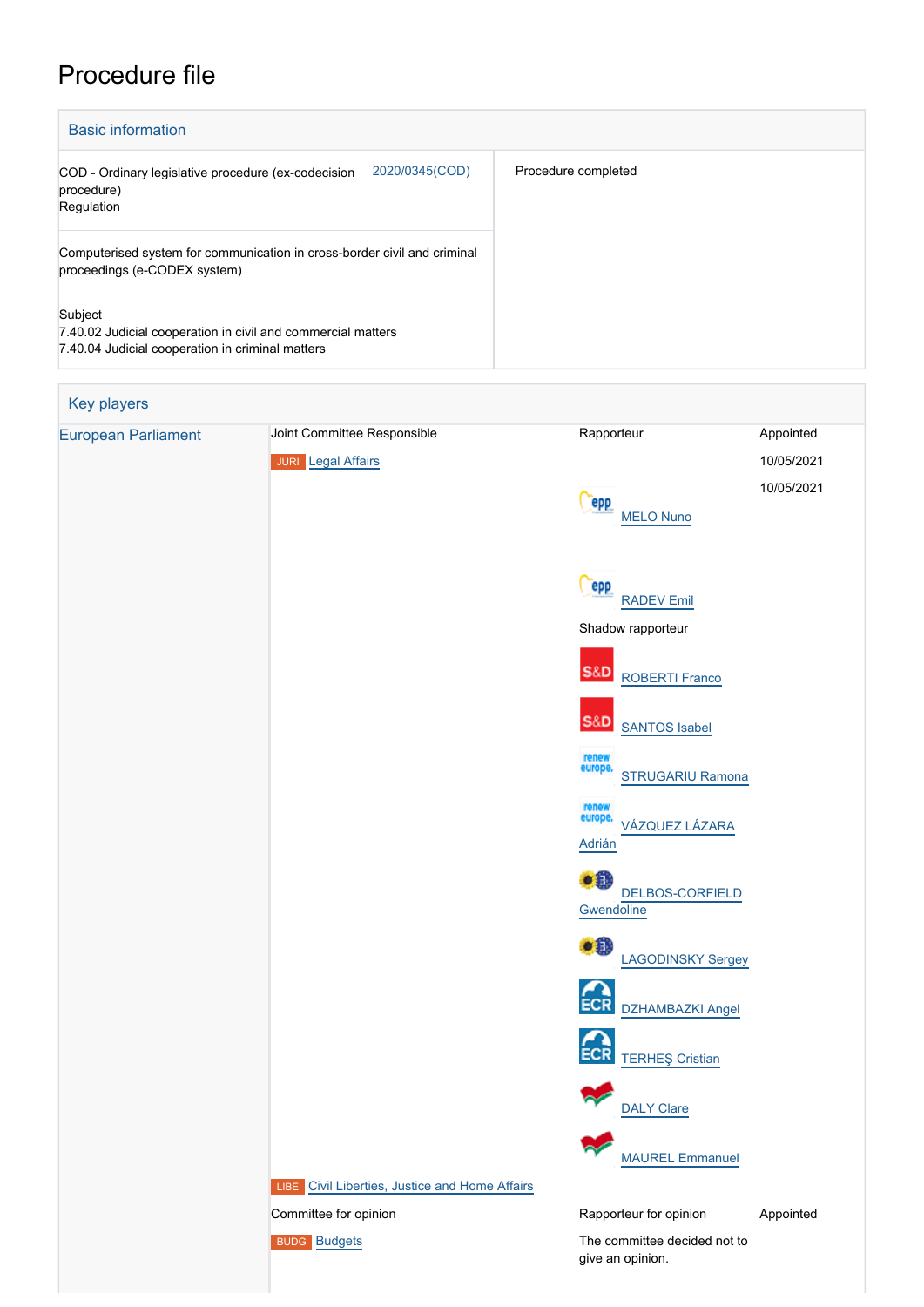# [Council of the European Union](http://www.consilium.europa.eu) [European Commission](http://ec.europa.eu/) Commission DG

[Justice and Consumers](http://ec.europa.eu/info/departments/justice-and-consumers_en)

Commissioner

REYNDERS Didier

| <b>Key events</b> |                                                                                                       |                                  |         |
|-------------------|-------------------------------------------------------------------------------------------------------|----------------------------------|---------|
| 02/12/2020        | Legislative proposal published                                                                        | COM(2020)0712                    | Summary |
| 18/01/2021        | Committee referral announced in<br>Parliament, 1st reading                                            |                                  |         |
| 29/04/2021        | Referral to joint committee announced in<br>Parliament                                                |                                  |         |
| 14/10/2021        | Vote in committee, 1st reading                                                                        |                                  |         |
| 14/10/2021        | Committee decision to open<br>interinstitutional negotiations with report<br>adopted in committee     |                                  |         |
| 15/10/2021        | Committee report tabled for plenary, 1st<br>reading                                                   | A9-0288/2021                     | Summary |
| 18/10/2021        | Committee decision to enter into<br>interinstitutional negotiations announced<br>in plenary (Rule 71) |                                  |         |
| 20/10/2021        | Committee decision to enter into<br>interinstitutional negotiations confirmed<br>by plenary (Rule 71) |                                  |         |
| 12/01/2022        | Approval in committee of the text agreed<br>at 1st reading interinstitutional<br>negotiations         | PE704.653<br>GEDA/A/(2021)005983 |         |
| 24/03/2022        | Results of vote in Parliament                                                                         |                                  |         |
| 24/03/2022        | Decision by Parliament, 1st reading                                                                   | T9-0091/2022                     | Summary |
| 12/04/2022        | Act adopted by Council after Parliament's<br>1st reading                                              |                                  |         |
| 30/05/2022        | Final act signed                                                                                      |                                  |         |
| 01/06/2022        | Final act published in Official Journal                                                               |                                  |         |

# Technical information

| Procedure reference        | 2020/0345(COD)                                                                                                                |
|----------------------------|-------------------------------------------------------------------------------------------------------------------------------|
| Procedure type             | COD - Ordinary legislative procedure (ex-codecision procedure)                                                                |
| Procedure subtype          | Legislation                                                                                                                   |
| Legislative instrument     | Regulation                                                                                                                    |
| Legal basis                | Rules of Procedure EP 58; Treaty on the Functioning of the EU TFEU<br>082-p1; Treaty on the Functioning of the EU TFEU 081-p2 |
| Stage reached in procedure | Procedure completed                                                                                                           |
| Committee dossier          | CJ03/9/05924                                                                                                                  |

| Documentation gateway              |               |            |     |         |
|------------------------------------|---------------|------------|-----|---------|
| Legislative proposal               | COM(2020)0712 | 02/12/2020 | EC. | Summary |
| Document attached to the procedure | SEC(2020)0408 | 03/12/2020 | EC. |         |
|                                    |               |            |     |         |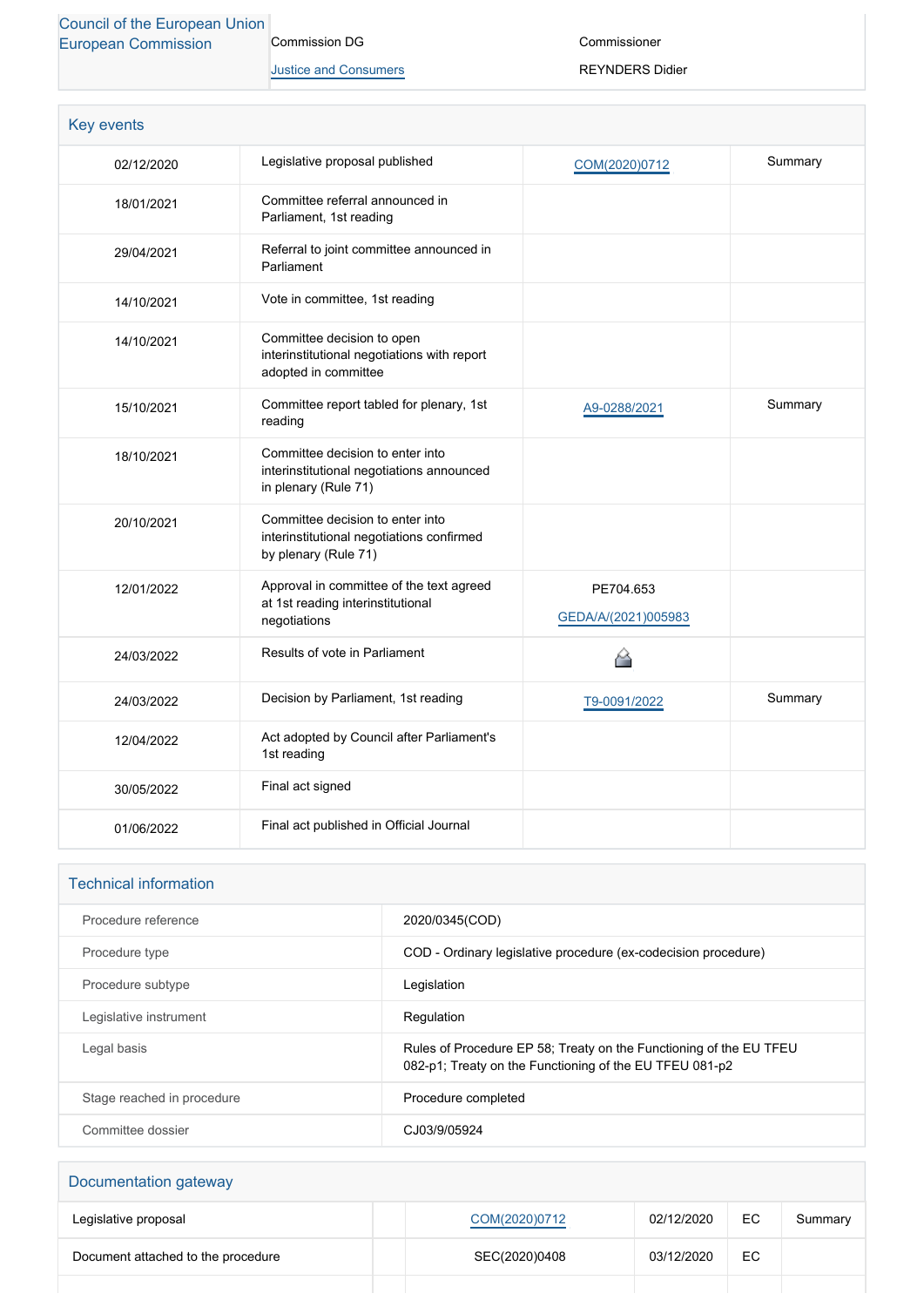| Document attached to the procedure                                 | SWD(2020)0541       | 03/12/2020 | EC         |         |
|--------------------------------------------------------------------|---------------------|------------|------------|---------|
| Document attached to the procedure                                 | SWD(2020)0542       | 03/12/2020 | EC         |         |
| Committee draft report                                             | PE693.869           | 14/06/2021 | EP         |         |
| Committee report tabled for plenary, 1st<br>reading/single reading | A9-0288/2021        | 15/10/2021 | EP         | Summary |
| Coreper letter confirming interinstitutional<br>agreement          | GEDA/A/(2021)005983 | 15/12/2021 | <b>CSL</b> |         |
| Text agreed during interinstitutional negotiations                 | PE704.653           | 15/12/2021 | EP         |         |
| Text adopted by Parliament, 1st reading/single<br>reading          | T9-0091/2022        | 24/03/2022 | EP         | Summary |
| Commission response to text adopted in plenary                     | SP(2022)214         | 02/05/2022 | EC         |         |
| Draft final act                                                    | 00087/2021/LEX      | 30/05/2022 | <b>CSL</b> |         |

# Additional information

# Final act

 [Regulation 2022/850](https://eur-lex.europa.eu/smartapi/cgi/sga_doc?smartapi!celexplus!prod!CELEXnumdoc&lg=EN&numdoc=32022R0850) [OJ L 150 01.06.2022, p. 0001](https://eur-lex.europa.eu/legal-content/EN/TXT/?uri=OJ:L:2022:150:TOC)

# Computerised system for communication in cross-border civil and criminal proceedings (e-CODEX system)

PURPOSE: to establish the e-CODEX system allowing swift, direct, interoperable, reliable and secure electronic cross-border data exchange to ensure that judicial systems can cooperate effectively using digital tools.

PROPOSED ACT: Regulation of the European Parliament and of the Council.

ROLE OF THE EUROPEAN PARLIAMENT: the European Parliament decides in accordance with the ordinary legislative procedure and on an equal footing with the Council.

BACKGROUND: the e-CODEX system (Justice Communication via On-line Data Exchange) is a tool specifically designed to facilitate the cross-border electronic exchange of messages in the field of justice. It currently facilitates electronic communication between citizens and courts as well as between Member States' administrations in certain cross-border civil and criminal proceedings.

It facilitates secure communication in civil and criminal proceedings via a tailor-made solution for the cross-border exchange of electronic messages in the area of judicial cooperation.

e-CODEX has so far been managed by a consortium of Member States and organisations with funding from EU programmes. The total cost of developing the system has amounted to approximately EUR 24 million, of which 50% was funded by the EU in the form of grants and 50% by the participating Member States.

The long-term sustainability, increased use and operational management of e-CODEX are a priority for the EU. e-CODEX could be used to enable more efficient judicial cooperation between judicial authorities in criminal matters, thus stepping up the fight against cross-border crime, terrorism and cybercrime.

Given the importance of the e-CODEX system for cross-border exchanges in the field of justice, the Commission considers it necessary to provide the EU with a sustainable legal framework for the e-CODEX system by defining the rules for its operation and development and by designating an entity capable of ensuring the operational management of the system.

CONTENT: the proposal for a Regulation establishes the e-CODEX system and entrusts its operational management to the European Union Agency for the operational management of large-scale IT systems within the area of freedom, security and justice ([eu-LISA](https://oeil.secure.europarl.europa.eu/oeil/popups/ficheprocedure.do?reference=2017/0145(COD)&l=en)).

### Scope of application

The Regulation would apply to the electronic transmission of information in cross-border civil and criminal proceedings through the e-CODEX system, in accordance with legal instruments adopted in civil and criminal cooperation.

Composition, functions and responsibilities of the e-CODEX system

# The proposal:

- defines: (i) the e-CODEX system and its component parts, i.e. access point software; (ii) the responsibilities of eu-LISA with regard to the operational management of the e-CODEX system; (iii) the responsibilities of entities operating authorised e-CODEX access points;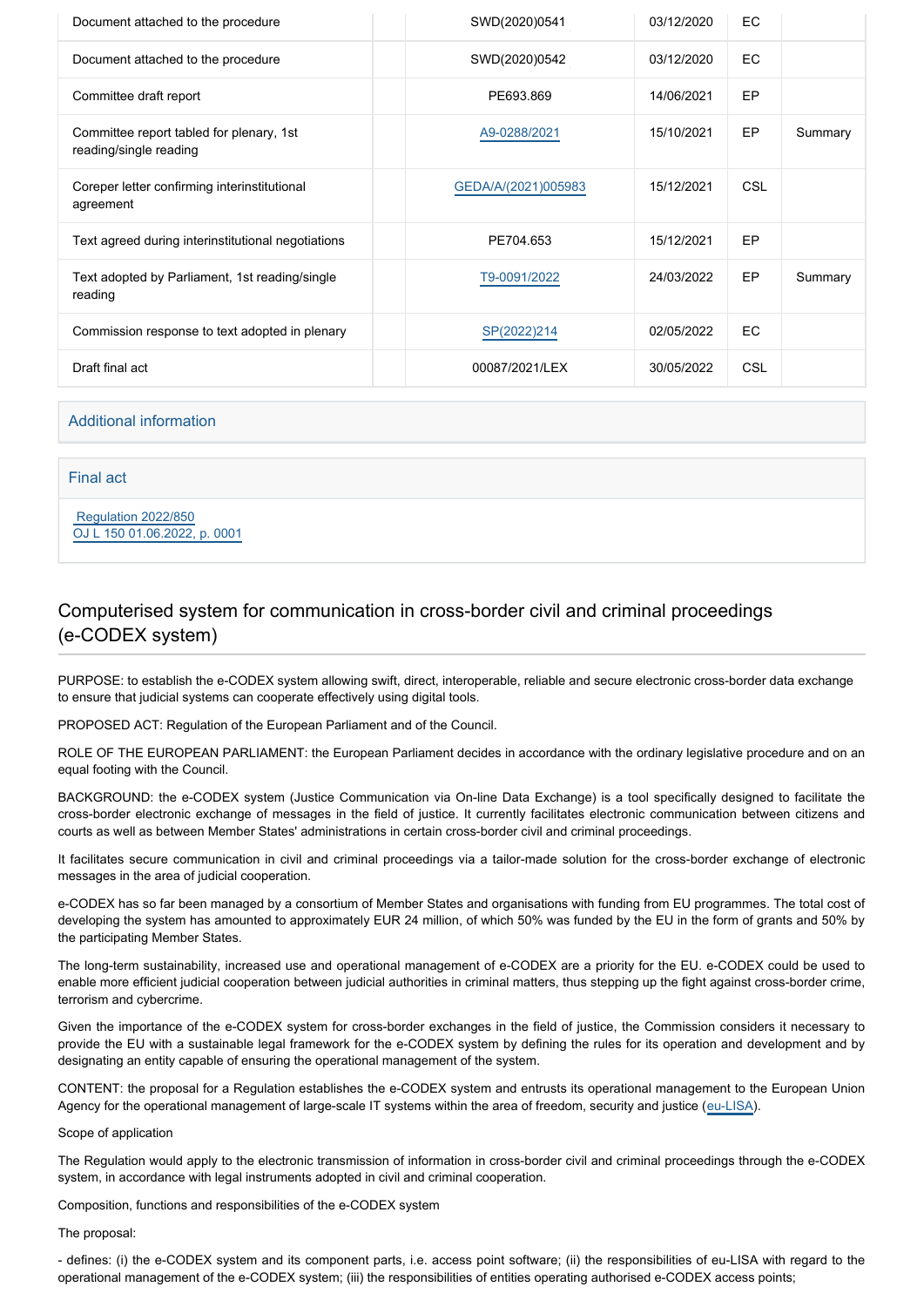- instructs Member States to maintain an up-to-date list of authorised e-CODEX access points operating on their territory and to nominate correspondents who are entitled to receive assistance on how to use the e-CODEX system.

Transfer of the e-CODEX system by the entity managing this system to eu-LISA

The earliest date proposed for the takeover would be 1 July 2023, to allow eu-LISA time to complete the tasks already entrusted to it in relation to the EES, ETIAS and ECRIS-TCN systems, to modernise the Schengen Information System (SIS) and VIS and to ensure the interoperability of EU information systems.

Once eu-LISA takes over responsibility for the system, at the earliest on 1 July 2023, it should:

- ensure, on the basis of technical and service-level requirements set out in implementing acts, that the existing software remains functional in a changing technical environment and is adapted to evolving user needs;

- maintain or update the digital templates for the different procedures where e-CODEX will be used to respond to legal or organisational changes and create new ones for those instruments within the scope of the regulation in which e-CODEX is introduced.

The entity managing the e-CODEX system would continue to be responsible for it until the successful finalisation of the handover/takeover process. The process of handing over the system to eu-LISA is scheduled to take no more than 6 months starting on 1 January 2023. During this period, the entity managing the e-CODEX system would retain full responsibility for the e-CODEX system. The Agency should recruit the necessary staff and plan for procurement activities accordingly.

The proposal establishes a Programme Management Board (PMB) which will assist eu-LISA Management Board to ensure the adequate management of the e-CODEX system.

#### Budgetary implications

The total costs for 2022-2027 amount to EUR 9.667 million (average cost per year of EUR 1.611 million). Of this amount, the eu-LISA funding for the same period is EUR 8.723 million.

# Computerised system for communication in cross-border civil and criminal proceedings (e-CODEX system)

The Committee on Legal Affairs and the Committee on Civil Liberties, Justice and Home Affairs jointly adopted a report by Emil RADEV (EPP, BG) and Nuno MELO (EPP, PT) on the proposal for a regulation of the European Parliament and of the Council on a computerised system for communication in cross-border civil and criminal proceedings (e-CODEX system) and amending Regulation (EU) 2018/1726.

The committee responsible recommended that the European Parliament's position adopted at first reading under the ordinary legislative procedure should amend the proposal as follows:

#### Scope

The report proposed extending the scope of this Regulation to apply to the electronic transmission of information in the context of cross-border judicial cooperation in civil and criminal matters by means of the e-CODEX system in accordance with the legal acts adopted in the area of judicial cooperation in civil and criminal matters within the competence of the Union.

#### **Definitions**

Members proposed developing the terminology of:

- e-Codex correspondents to mean an entity designated by a Member State or the Commission as competent to request and receive technical support from eu-LISA in relation to the e-CODEX system;

- digital procedural standards to mean all relevant technical specifications on business process models and the data schemas based on the Union e-Justice Core Vocabulary defining the electronic structure of the data exchanged in the context of the e-CODEX system.

# Allocation of responsibilities

The report called for eu-LISA to be responsible for the operational management of the Domibus Connector software and for maintaining a high level of security standards throughout the process while carrying out its tasks. eu-LISA and the Commission should conclude a memorandum of understanding to ensure coherence between the exercise of their respective responsibilities in relation to the components of the e-CODEX system.

#### Non-discrimination and respect for fundamental rights

Members want to make sure that the use of e-CODEX complies at all times with EU data protection rules and that the fundamental rights and freedoms of all persons implicated in the exchange of information are respected, such as the right to an effective remedy and to a fair trial.

#### Legal effect of electronic documents

Documents that are transmitted through the e-CODEX system should not be denied legal effect or considered inadmissible as evidence in legal proceedings on the ground that they are in electronic form.

#### Access points

The report proposed that Member States should maintain a list of authorised e-CODEX access points, operated within their territories, and the cross-border civil and criminal matters as well as the digital procedural standards which each access point is authorised to apply. All authorised e-CODEX access points in one Member State should apply all the digital procedural standards adopted under this Regulation.

Member States should supervise the authorised e-CODEX access points for which they are responsible, in particular when they are operated by entities that are not public authorities. Member States should ensure that adequate data security measures are in place.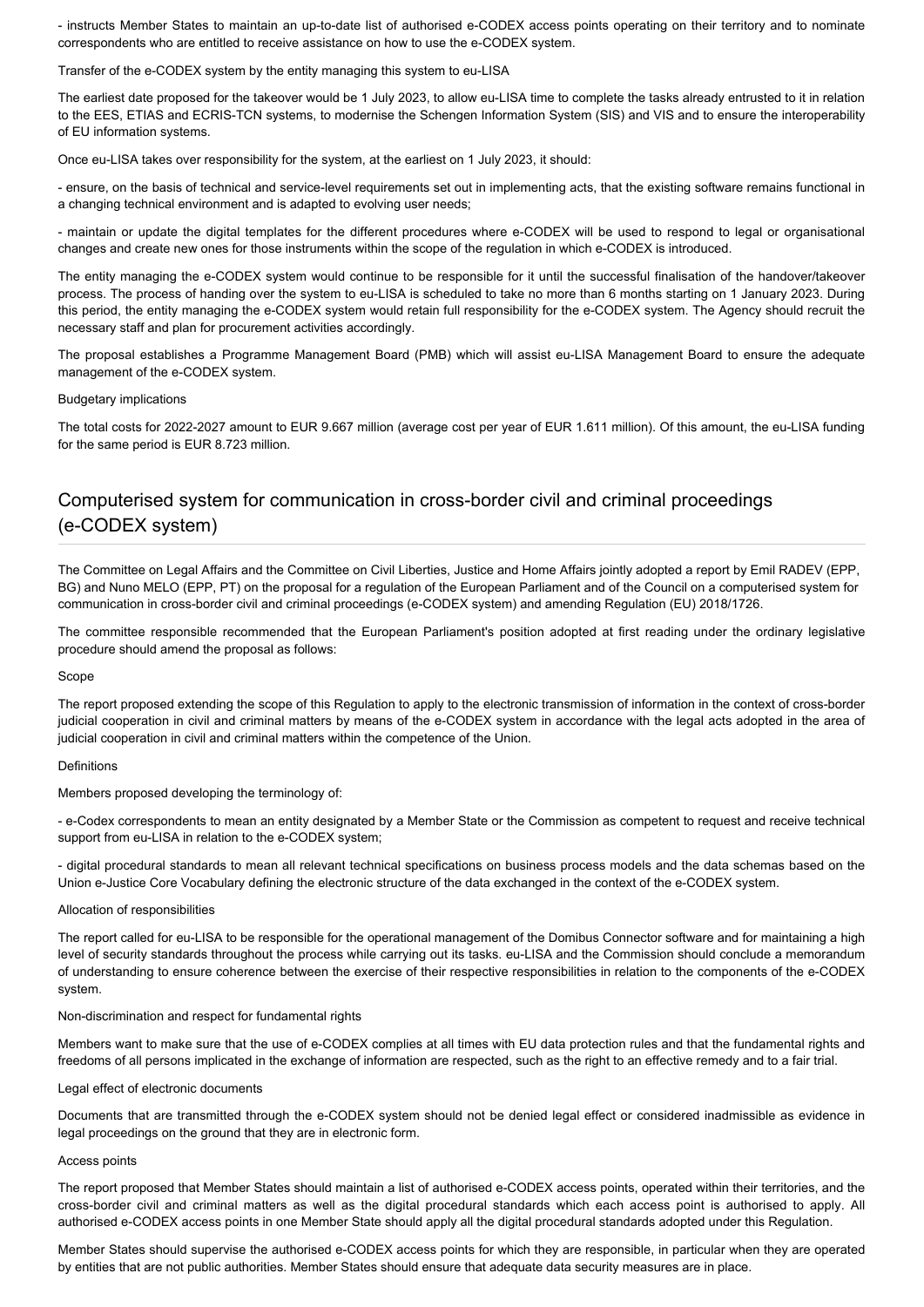#### Hand-over and take-over

The report suggested that eu-LISA should take over responsibility for the e-CODEX system on the date when the Commission has declared the successful completion of the handover/takeover process, no earlier than 1 July 2023 but no later than 31 December 2023.

The Commission should update the European Parliament and the Council by 31 July 2023 on the handover/takeover process.

# Programme Management Board

The report stressed that by 1 January 2023, the Management Board of eu-LISA should establish an e-CODEX Programme Management Board composed of ten members (as opposed to the eight proposed by the Commission): the Chair of the Advisory Group, eight members appointed by the Management Board of eu-LISA from among its members or from among the experts taking part in the Advisory Group and one member appointed by the Commission. The Management Board should ensure that the members it appoints to the Programme Management Board have the necessary experience and expertise regarding the e-CODEX system, as well as extensive experience in the justice field.

The term of office of the members of the Programme Management Board and their alternates should be four years and shall be renewable.

# Separation of powers and independence of the judiciary

When carrying out their responsibilities under this Regulation, all entities shall respect the principle of the separation of powers and ensure that their decisions and actions respect the principle of the independence of the judiciary.

### e-Justice Core Vocabulary

Members also introduced safeguards, such as the e-Justice Core Vocabulary, to make sure that interoperability of the system is not challenged by terminology issues.

# Computerised system for communication in cross-border civil and criminal proceedings (e-CODEX system)

The European Parliament adopted by 571 votes to 7, with 10 abstentions, a legislative resolution on the proposal for a regulation of the European Parliament and of the Council on a computerised communication system for cross-border civil and criminal proceedings (e-CODEX system) and amending Regulation (EU) 2018/1726.

The European Parliament's position adopted at first reading under the ordinary legislative procedure amends the Commission's proposal as follows:

### Subject matter and scope

This Regulation establishes the legal framework for the e-CODEX system (the e-Justice Communication via Online Data Exchange), a computerised system for the cross-border electronic exchange of data in the area of judicial cooperation in civil and criminal matters.

This Regulation lays down rules on the following:

- the definition, composition, functions and management of the e-CODEX system;

- the responsibilities of the European Union Agency for the Operational Management of Large-Scale IT Systems in the Area of Freedom, Security and Justice (eu-LISA) regarding the e-CODEX system;

- the responsibilities of the Commission, Member States and the entities operating authorised e-CODEX access points;

- the legal framework for the security of the e-CODEX system.

This Regulation will apply to the cross-border electronic exchange of data in the area of judicial cooperation in civil and criminal matters by means of the e?CODEX system in accordance with the Union legal acts adopted in that area.

# Non-discrimination and respect for fundamental rights

The fundamental rights and freedoms of all persons affected by the electronic exchange of data through the e-CODEX system, in particular the right to effective access to justice, the right to a fair trial, the principle of non-discrimination, the right to the protection of personal data and the right to privacy, should be fully respected in accordance with Union law.

### e-CODEX access points

The amended Regulation stipulates that Member States should authorise e-CODEX access points for the connected systems in their territory in accordance with applicable national and Union law. Member States should maintain a list of those authorised e-CODEX access points and of the digital procedural standards which each authorised e-CODEX access point applies. Member States should notify that list and any changes thereto to eu-LISA without delay. Member States will supervise their authorised e-CODEX access points, ensuring that the conditions under which authorisation was granted are continuously met. Member States should not operate their authorised e-CODEX access points in third countries.

Each Member State should designate a number of e-CODEX correspondents in proportion to the number of e-CODEX access points which it has authorised and to the number of digital procedural standards which those authorised e-CODEX access points apply. Only those e-CODEX correspondents should be entitled to request and receive technical support on how to use the e-CODEX system.

### Handover and takeover

Until its handover to the European Union Agency for the Operational Management of Large-scale IT Systems in the Area of Freedom, Security and Justice (eu-LISA), the e-CODEX system should be managed by a consortium of Member States and organisations with funding from Union programmes (the entity managing the e-CODEX system).